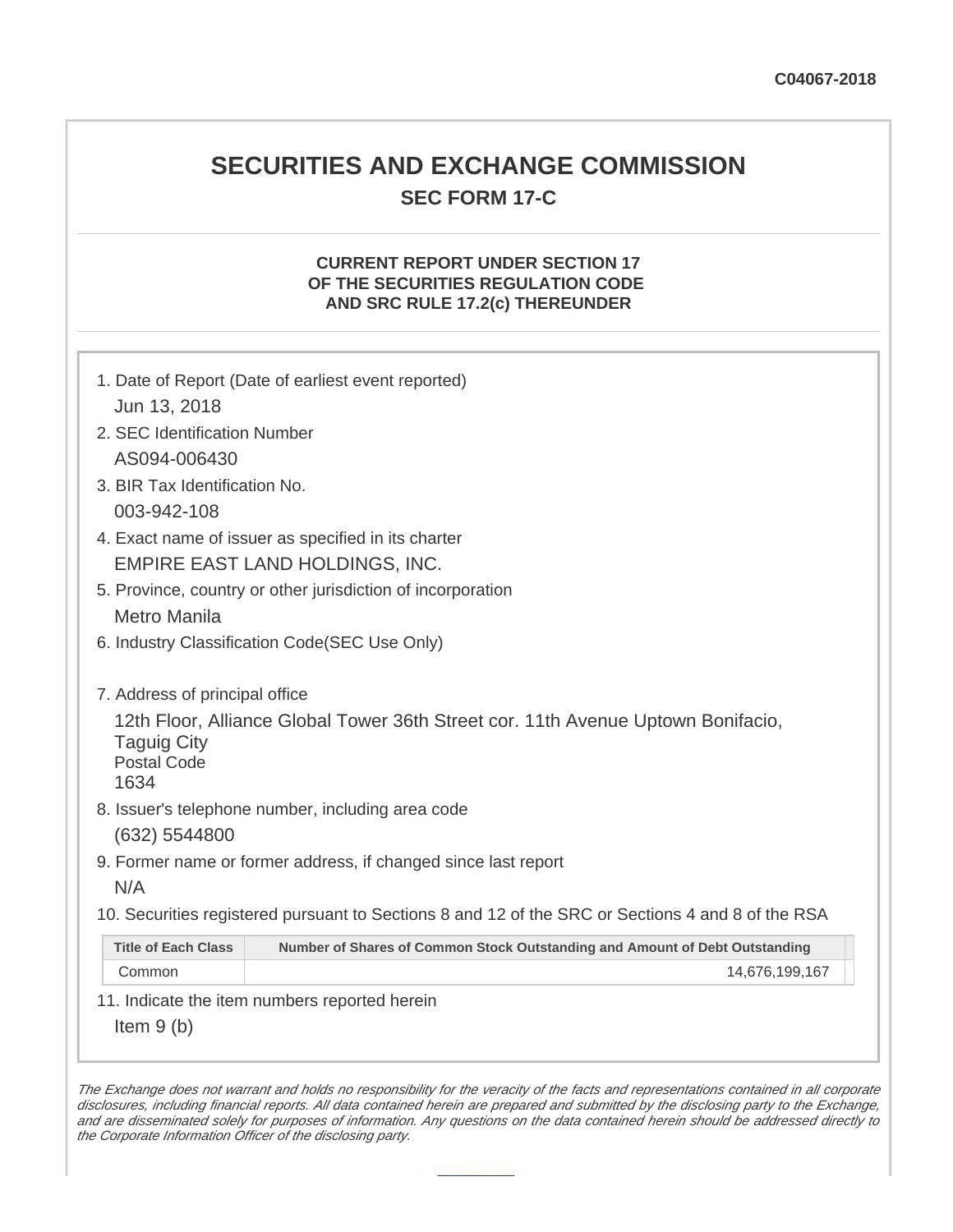

# **Empire East Land Holdings, Inc. ELI**

## **PSE Disclosure Form 4-24 - Results of Annual or Special Stockholders' Meeting References: SRC Rule 17 (SEC Form 17-C) and Section 4.4 of the Revised Disclosure Rules**

**Subject of the Disclosure**

Results of Annual Stockholders' Meeting

**Background/Description of the Disclosure**

Empire East Land Holdings, Inc. held its annual meeting of stockholders today at the Eastwood Richmonde Hotel, 17 Orchard Road, Eastwood City, Bagumbayan, Quezon City, Metro Manila, Philippines.

#### **List of elected directors for the ensuing year with their corresponding shareholdings in the Issuer**

| <b>Name of Person</b>     | <b>Shareholdings in the Listed Company</b> |                |                 |                                     |
|---------------------------|--------------------------------------------|----------------|-----------------|-------------------------------------|
|                           |                                            | <b>Direct</b>  | <b>Indirect</b> | <b>Nature of Indirect Ownership</b> |
| Andrew L. Tan             | 24, 277, 777                               | $0 -$          |                 |                                     |
| Anthony Charlemagne C. Yu |                                            | $0 -$          |                 |                                     |
| Kevin Andrew L. Tan       |                                            | $\Omega$       |                 |                                     |
| Cresencio P. Aquino       |                                            | $\overline{0}$ |                 |                                     |
| Alejo L. Villanueva, Jr.  |                                            | $0 -$          |                 |                                     |
| Enrique Santos L. Sy      | 11,892                                     | $0 -$          |                 |                                     |
| Evelyn G. Cacho           | 35,240                                     | 0 -            |                 |                                     |

**External auditor** Punongbayan and Araullo

**List of other material resolutions, transactions and corporate actions approved by the stockholders**

None

**Other Relevant Information**

None

**Filed on behalf by:**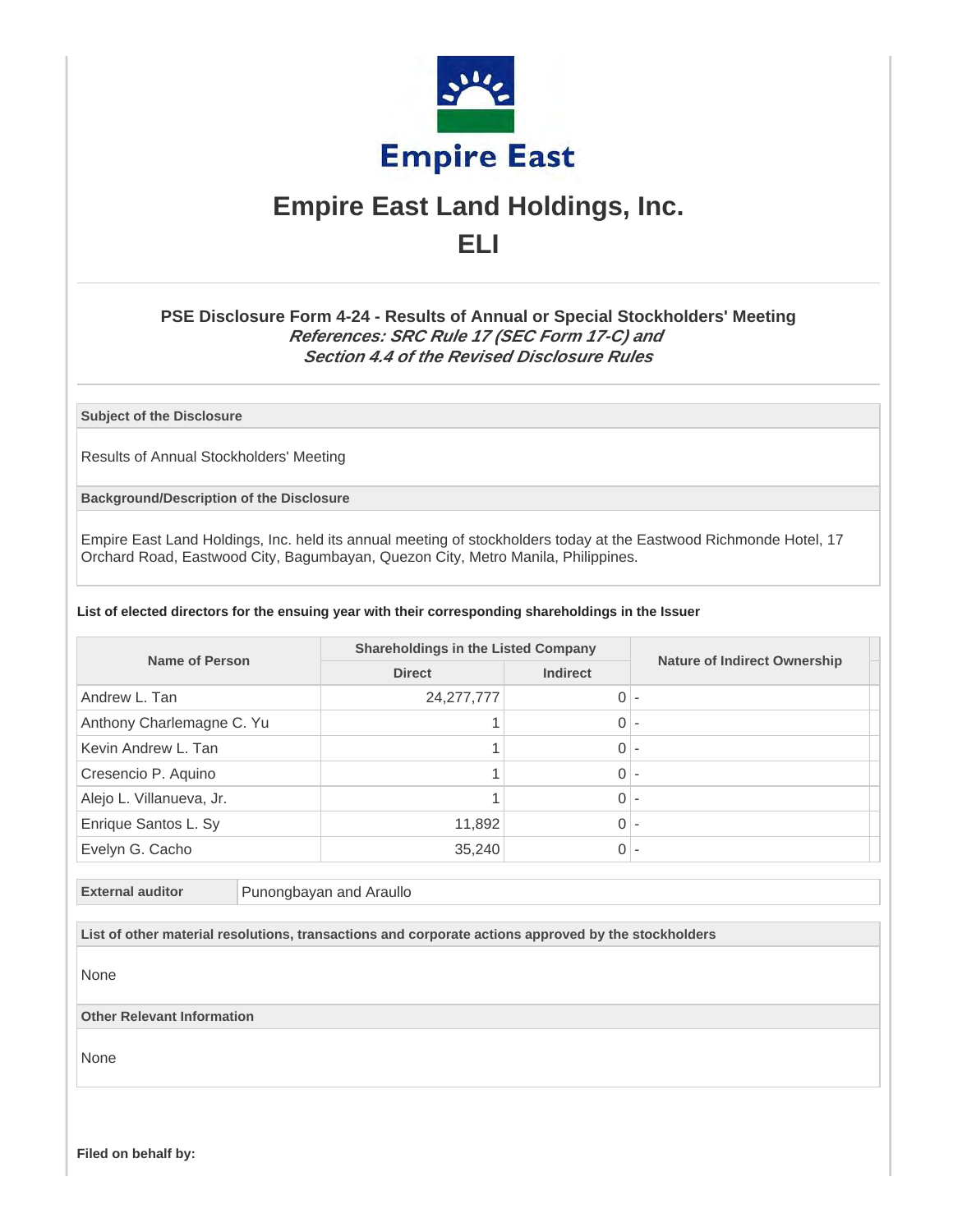| <b>Name</b>        | Evelyn Cacho                                              |
|--------------------|-----------------------------------------------------------|
| <b>Designation</b> | SVP, Corporate Information Officer and Compliance Officer |
|                    |                                                           |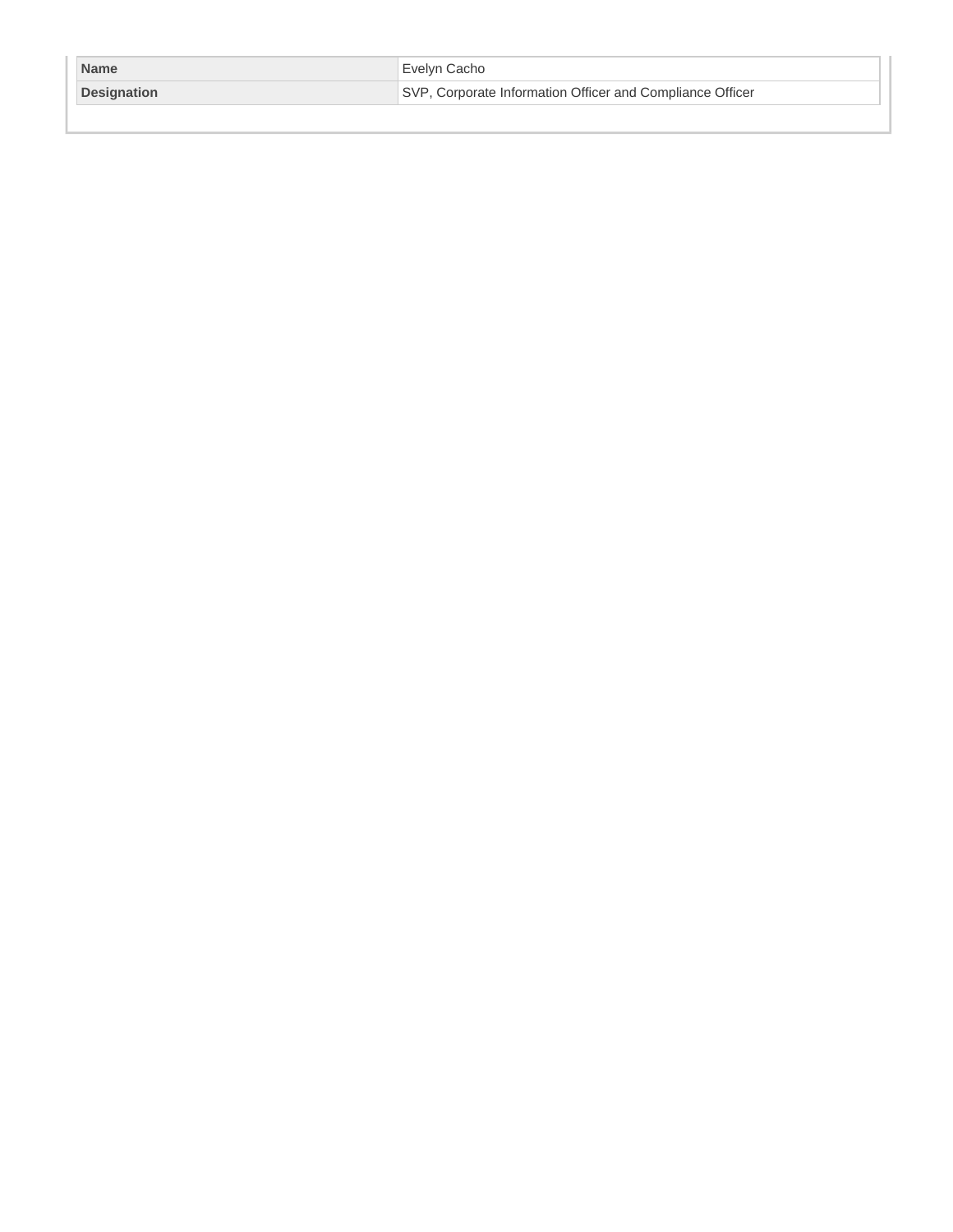## **SECURITIES AND EXCHANGE COMMISSION SEC FORM 17-C CURRENT REPORT UNDER SECTION 17 OF THE SECURITIES REGULATION CODE AND SRC RULE 17.2(c) THEREUNDER**

## 1. **June 13, 2018**

Date of Report

- 2. SEC Identification No: **AS094-006430** 3. BIR Tax Identification No : **003-942-108**
- 4. **EMPIRE EAST LAND HOLDINGS, INC.**  Exact name of issuer as specified in its charter

### 5. **Metro Manila**  Province, Country or other jurisdiction of incorporation or organization

- 6. (SEC Use Only) Industry Classification Code
- 7. **12th Floor, Alliance Global Tower 36th Street cor. 11th Avenue Uptown Bonifacio, Taguig City 1634** Address of principal office

#### 8. **(632) 5544800**  Issuer's telephone number, including area code

9. Securities registered pursuant to Sections 8 and 12 of the SRC or Sections 4 and 8 of the RSA

| Title of Class | Number of Shares of Common |
|----------------|----------------------------|
|                | <b>Stock Outstanding</b>   |

**Common 14,676,199,167** 

### 10. **Item 9 (b)**

Empire East Land Holdings, Inc. held its annual meeting of stockholders today, 13 June 2018 at the Eastwood Richmonde Hotel, 17 Orchard Road, Eastwood City, Bagumbayan, Quezon City, Metro Manila, Philippines. All of the members of the Board of Directors were present at the meeting.

Andrew L. Tan, Anthony Charlemagne C. Yu, Enrique Santos L. Sy, Evelyn G. Cacho, Kevin Andrew L. Tan, Cresencio P. Aquino, and Alejo L Villanueva, Jr. were elected to the Board of Directors. Messrs. Cresencio P. Aquino and Alejo L. Villanueva, Jr. will serve as independent directors of the Company.

The stockholders approved the engagement of Punongbayan & Araullo as external auditors of the Company for the audit of the Company's financial statements for the year ending December 31, 2018 and ratified the acts and resolutions of the Board, officers, and management for the year 2017.